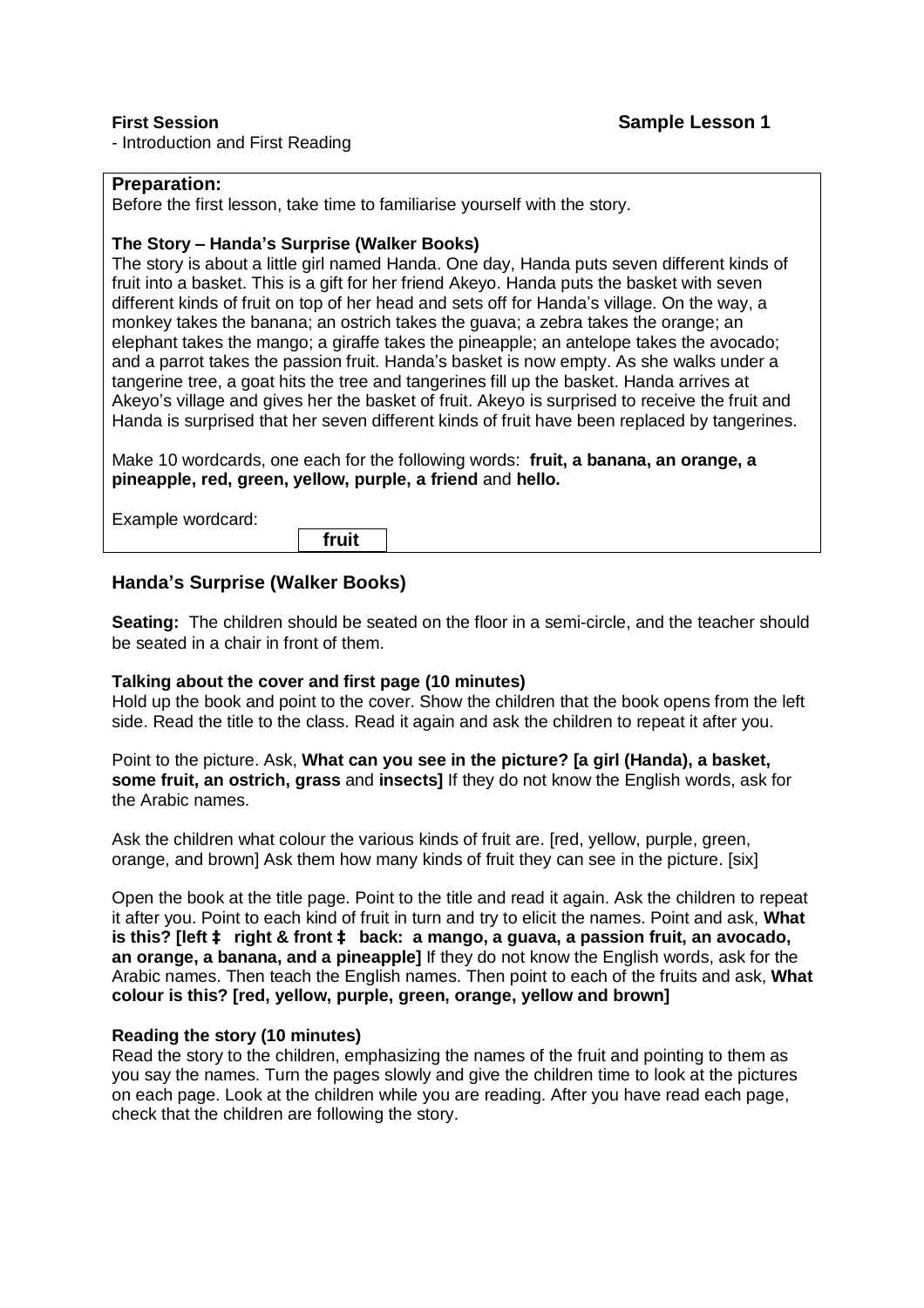Choose suitable places in the story to pause, and ask the children to predict what might happen next. For example, after reading page 2, pause and ask the children, **What is Handa going to do?** [take the food to her friend]

If you can, make the story come alive by using different voices for Handa and Akeyo.

## **After reading (10 minutes)**

Close the book and talk to the children about the story. Ask them if they liked it. Ask them what they liked about the story. Ask them if they can remember some of the characters. Ask them to tell you what happed in the story.

Hold up the word card for **fruit**. Say the word and ask the children to repeat it after you. Show them the cover and ask the children, **What's in the basket? [fruit]** Hold up each wordcard in turn; say the word; and ask the children to repeat it. Then find a page which contains a matching picture in the book.

If there is time, and if the children are interested, read the story again.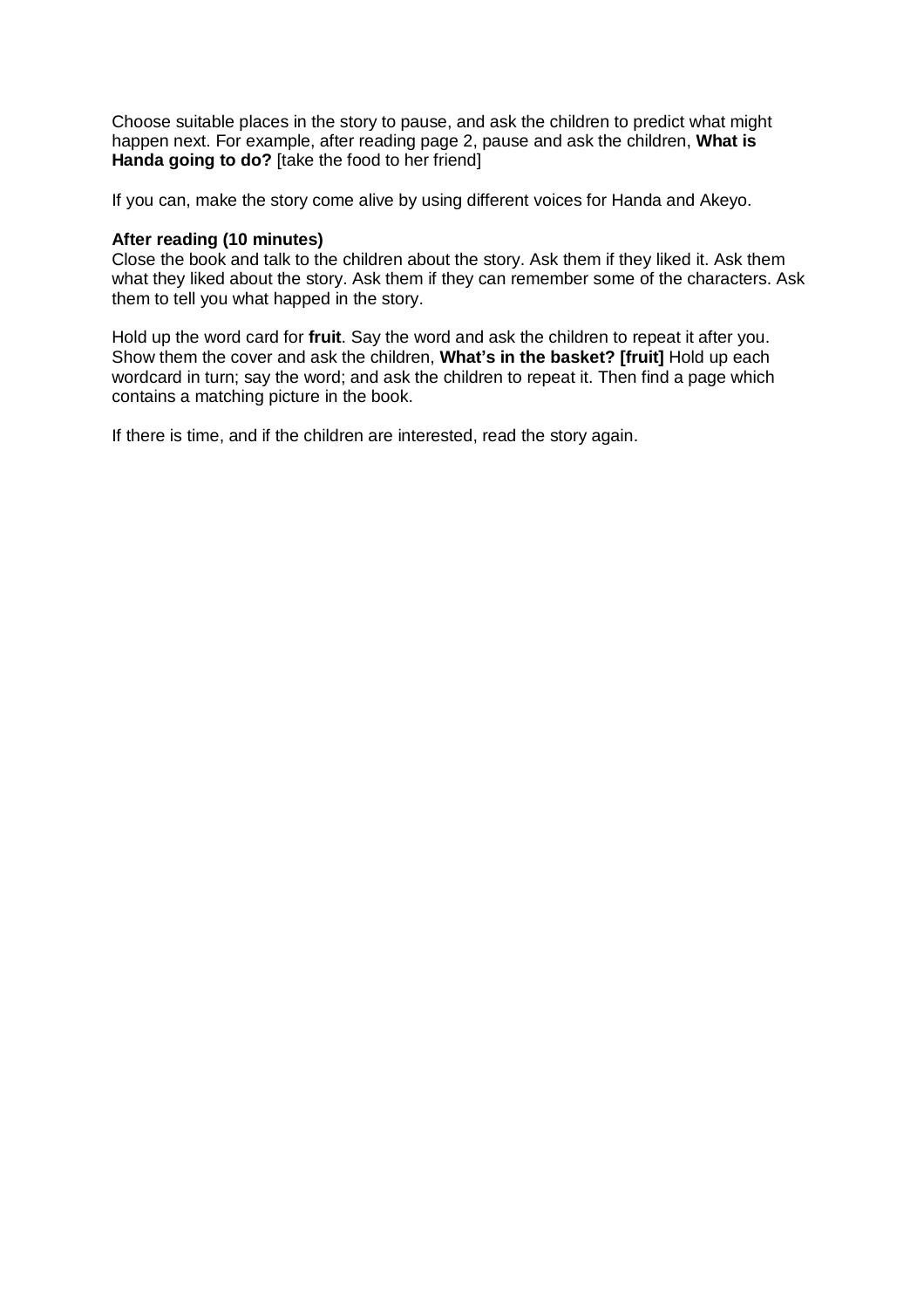- Second Reading and Development of Language Activities

## **Preparation:**

Make word cards for each for the following words: **Handa, put, the, fruit, in, a, basket.** Choose two or three other sentences from the list below and prepare word cards for each of the words in them.

She will be surprised.

- Will she like the orange?
- Will she like the pineapple?
- Which fruit will she like? • Will she like the banana?
- I brought you a surprise.

# **Handa's Surprise (Walker Books)**

# **Reviewing characters and events in the story (10 minutes)**

Without opening the book, ask the children if they can remember the title of the story, and the characters, animals or fruits in the story. Then ask them to tell you what happens in the story. Hold up the 10 word cards from the previous lesson and ask them to repeat the words. Ask the children if they can remember what each word means.

Turn to the two-page spread with pictures of fruit at the beginning of the book. Point at the banana. Ask, **What is this?** Say the word and ask the children to repeat after you. Repeat the process with each kind of fruit.

Turn to the two-page spread with pictures of animals at the end of the book. Beginning with the monkey, point at the pictures in turn and try to elicit the names of the animals. Ask, **What is this?** If the children do not know the English names, elicit the Arabic name and teach the word in English.

## **Reading the story again (10 minutes)**

Open the book and read the story again. Encourage children's active participation. Use different voices for Handa and Akeyo. Ask the children to repeat the sentences after you. Pause from time to time and ask the children questions about the pictures. For example, before you read page 3, ask, **Where is she going?** [to Akeyo's village]

Ask children to make predictions. Ask children if they can remember what happens next. For example, after you finish page 4 and before you turn the page, ask, **What happens next?** [A monkey takes the banana.]

## **After reading (10 minutes)**

Write the words **fruit, banana, orange** and **pineapple** on the board. Say each word out loud as you write it and ask the children to repeat it after you. Read through the words together. Give each of four children one word card with one of these words on it and ask them to match their cards with the correct word on the board.

On the board, write: **Handa put the fruit in a basket.** Say each word out loud as you write it and ask the children to repeat it after you. Read the complete sentence with the class. Give four children one word card each with one of the four words from the sentence. Ask them to match their card with the correct word on the board. Arrange the children with their word cards in a line at the front of the class in the same order as the words in the sentence.

Select the other sentences from the book for which you have prepared word cards. Follow the same procedure with these sentences. Write them on the board and read the complete sentence with the children. Then give the appropriate number of children a word card each and ask them to match their card with the correct word on the board. Arrange the children in the same order as the words in the sentences.

Ask children if they can say the word on their word card or the first sound of their word.